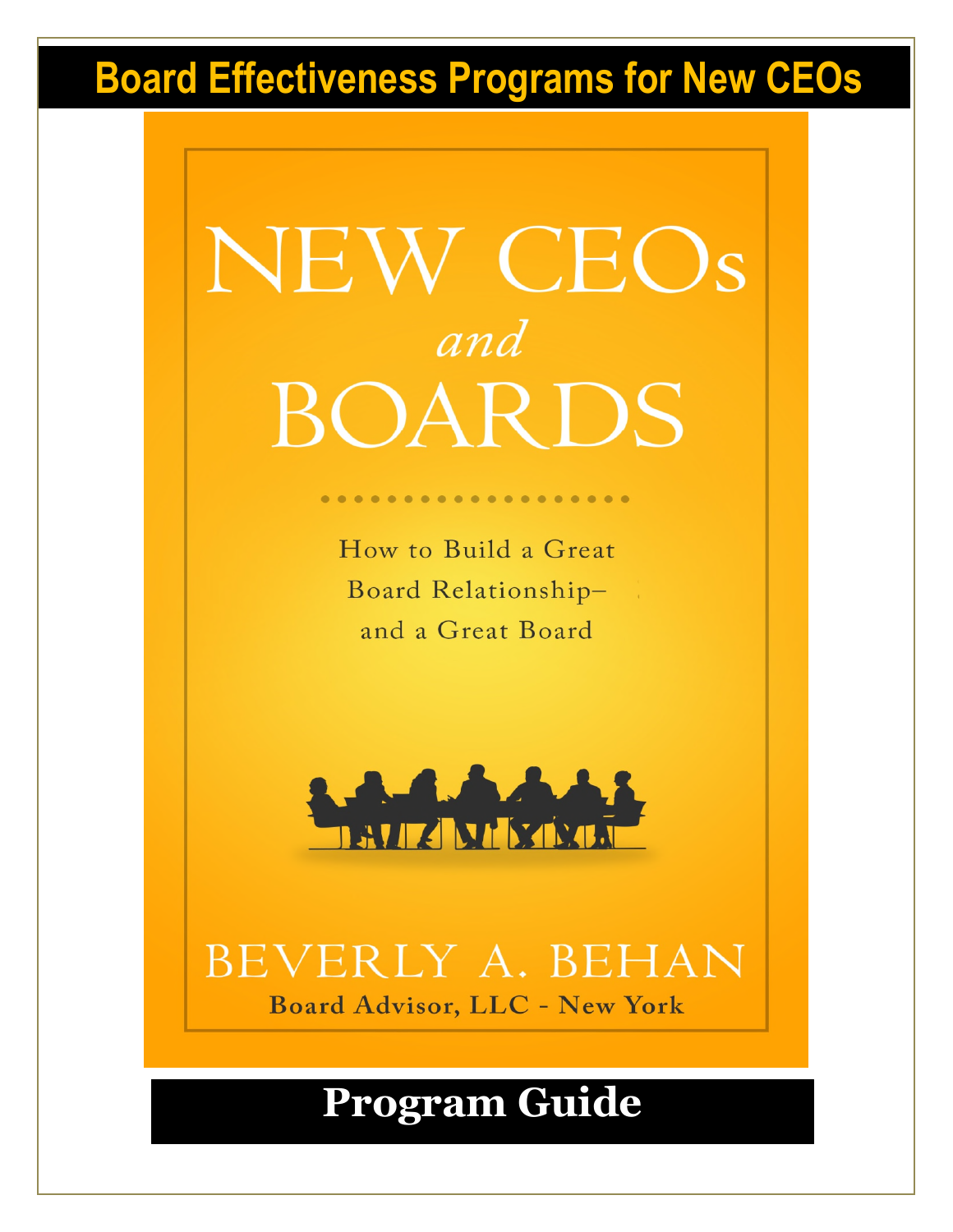### Board Effectiveness Programs for New CEOs

We offer four programs to help New CEOs master one of the most important transitions of their career: Working effectively with their board – and building a board they can be genuinely proud of.



#### **Executive Coaching**

This isn't standard executive coaching or CEO on-boarding. It's focused entirely on building the foundation of a constructive CEO/board relationship and addressing board-related issues. Unlike most executive coaches, we can offer new CEOs the benefit of our unparalleled experience in working with nearly 200 boards over the past 25 years, providing fresh perspectives, innovative practices from other boards and practical advice on a range of board-related issues that inevitably arise early on in a new CEO's tenure. Coaching sessions may include discussing around some of the following topics:

- *Understanding the board you've inherited –*using five board archetypes model, we'll analyze your board's operating mode – and discuss the implications of this in terms of working with them effectively. We'll also identify practical steps you can consider to change the board's operating mode, where necessary (for example, from micro-management to collaborative oversight).
- *Preliminary one-on-one's with board members* –an important opportunity that many new CEOs squander, these initial meetings with your directors can be invaluable with greater focus and structure. We can help you make the most of them.
- *Developing a constructive working relationship with board leadership -*including the cadence of the relationship and understanding where the Chair/Lead Director can add unique value for you, as a new CEO, that you should take advantage of.
- *Preparing to engage with the board on corporate strategy* tactics to ensure that directors and management are aligned on key assumptions/fundamentals of the strategic plan which is often the single most important undertaking in your work with the board during your first year as CEO.
- *Board Development* –board evaluations, board succession planning, director performance management and other issues largely in the purview of the board but which every CEO should thoroughly understand and work collaboratively with his/her board in addressing.

*Pricing: \$9,500 U.S. for 10 hours*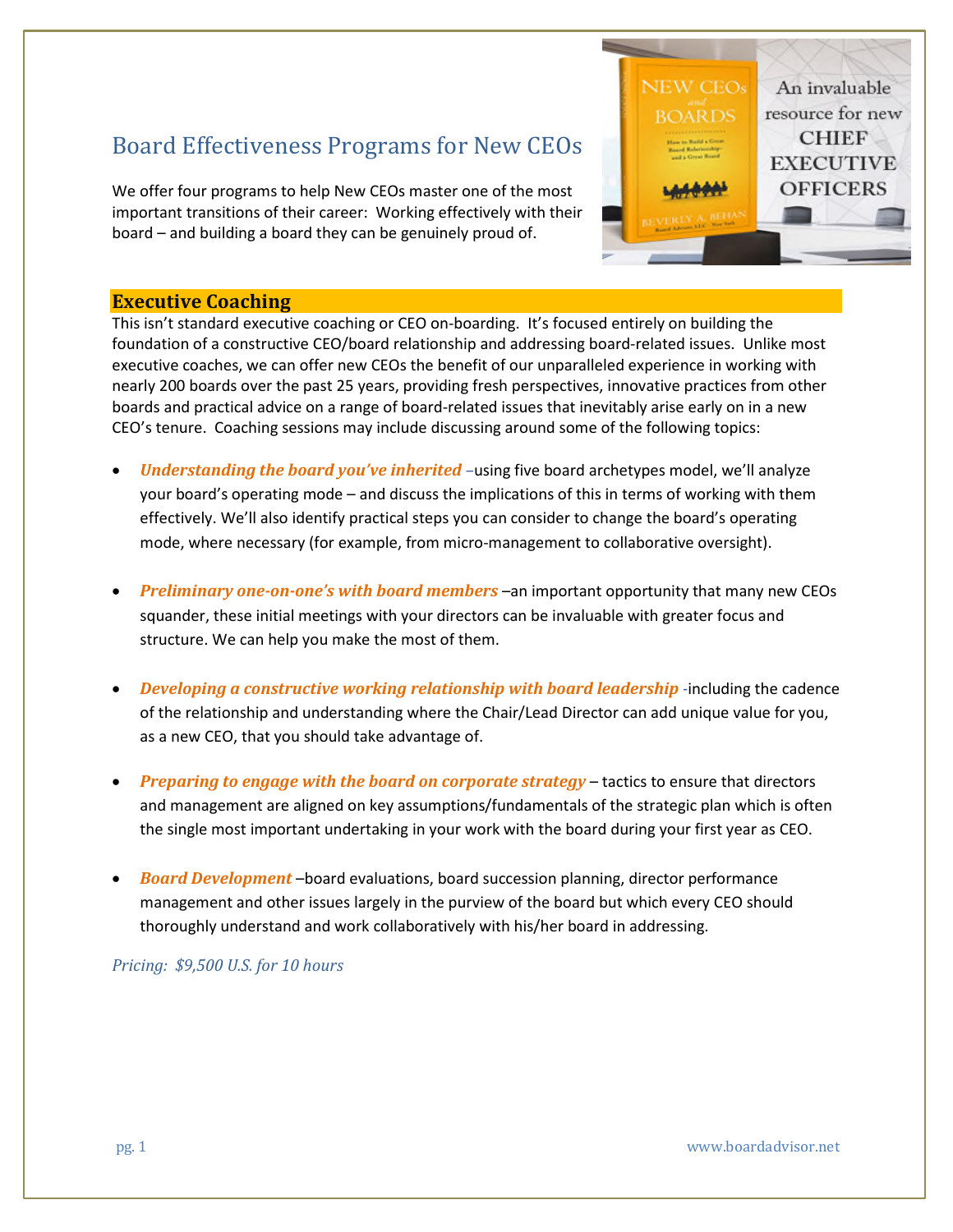#### **One-on-One Workshops for New CEOs**

We offer a package of three 90-minute workshops exclusively for new CEOs with our President, Beverly Behan. They're one-on-one so that you can discuss the applications of these concepts to your own board in a confidential setting – something that a classroom or group setting fails to offer.

The program starts with our signature workshop, **Optimizing the CEO/Board Relationship**; from there, you can select two of the six other workshops specifically designed for New CEOs:

#### **Workshop One: The CEO/Board Relationship (included)**

This is the foundational workshop for any new CEO to consider. Understanding the type of board you've inherited from your predecessor (from among five board archetypes) can be critically important in determining how to work effectively with that board – and how to shift the board relationship over time, including the necessary prerequisites to accomplish this. Many CEOs underestimate the time they should expect to spend on board-related issues and what to prioritize in establishing the foundation of a constructive board relationship. This workshop focused on all of these issues and enables good discussion about *your* board.

#### **Workshop Two: Working with Board Leadership**

Board leadership differs markedly from corporate leadership. Influence and communication are the twin cornerstones of board power. This workshop introduces the concept of Champion vs Preservationist Chairs/Lead Directors and discusses four key facets of the Chair role. It covers topics that new CEOs should discuss with their Chair/Lead Director early on and outlines three areas in which a Chair/Lead Director can be particularly valuable to a new CEO in thwarting board-related problems.

#### **Workshop Three: Preliminary Meetings with Your Board Members**

Most CEOs squander these conversations; with greater focus and structure, they can be eye-opening. This workshop explores a range of topics to consider discussing with your board members one-on-one, including their expectations of the board/management relationship, perceptions of top executives and board leadership and their understanding of key issues that underlie key strategic assumptions, so that any gaps in this area can be addressed well in advance of your first board strategy offsite.

#### **Workshop Four: Building a Board-Worthy Executive Team**

Nearly all boards believe their pre-reading materials could be improved- and most think management presentations could be better, as well. Any CEO who takes initiatives in this area typically finds plenty to work with and nearly always receives accolades from directors; it's low-hanging boardroom fruit. This workshop discusses key elements of board-friendly pre-reading materials, the use of a CEO letter to the board, key rules for effective board presentations and redesigning your director orientation program.

#### **Workshop Five: A New CEO's Board-Building Toolkit**

Many CEOs believe their boards can be improved – and they're nearly always right. The biggest challenge most face is how to go about it – without alienating the board. "Leading from behind" – shepherding the board to effective processes that create board buy-in and yield meaningful change is often the answer. This workshop outlines 8 key parameters of board-building and discusses 3 board-building tools every CEO should know about.

#### **Workshop Six: Dealing with Director Performance Issues**

Many boards are reluctant to address director performance problems. But allowing them to go unchecked can impair the "tone at the top" of the company, the credibility of the board and your own credibility, as CEO. This workshop discusses important differences between addressing issues of behavior vs expertise – and outlines 4 director performance management tools that every CEO should have in their board-building toolkit.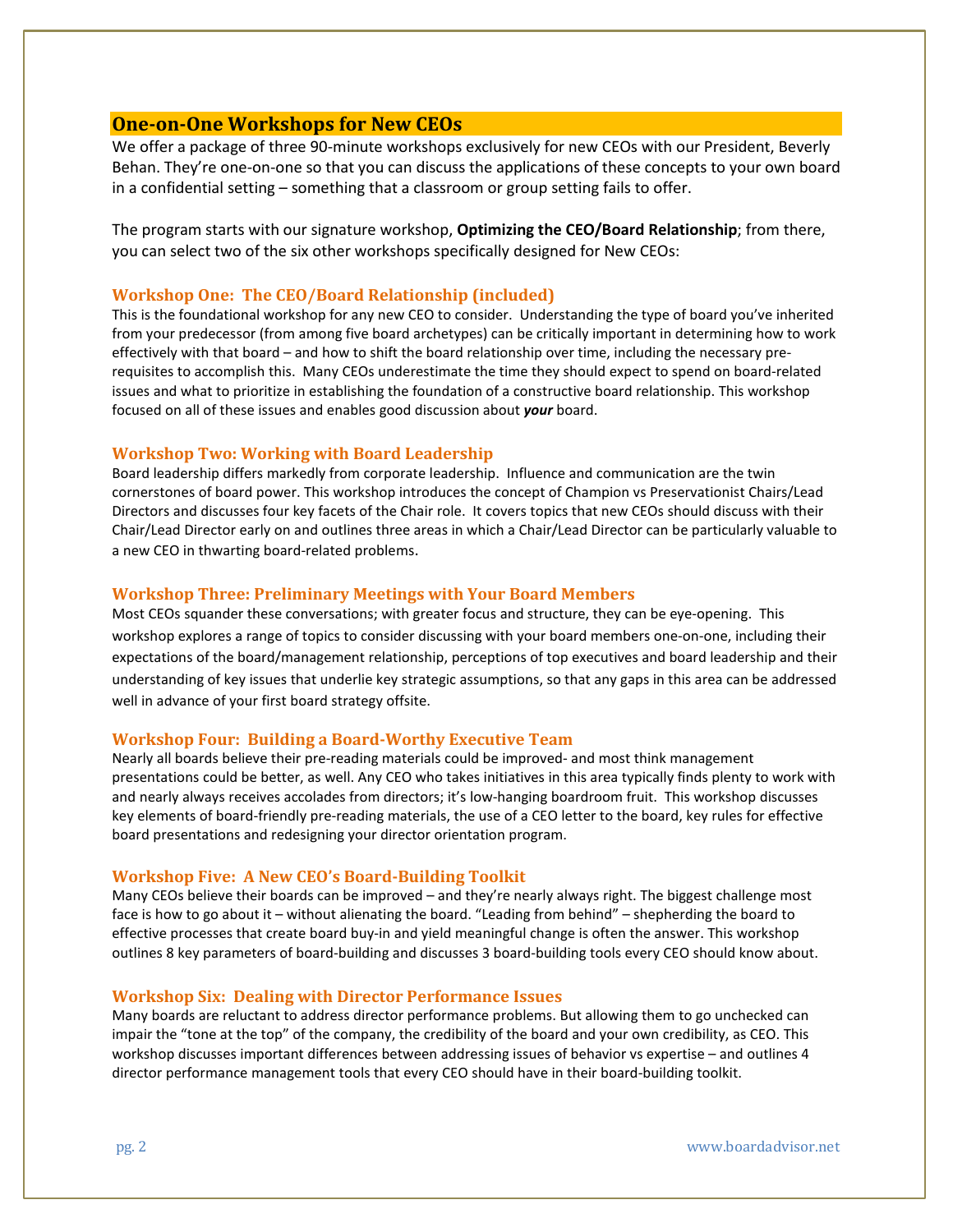The 3-workshop package includes:

- A 45-minute initial Zoom call to clarify your objectives for the sessions and discuss some of the history and background of your board so that workshops can be tailored accordingly
- Confidentiality Agreement signed by Board Advisor at the outset to ensure that discussions in the workshop and the preliminary call can be open and candid

#### *Pricing: \$9,500 U.S. (additional workshops may be added for \$2,500 each)*

#### **Optimizing the Board/Management Relationship**

Many Boards and CEOs today want to shift the board's operating mode from "Reporting Out" or even "Micro-Management" to a more productive "Collaborative Oversight" approach, the direction that boards around the world are now heading (see Appendix for details). It's an operating mode that yields far more value than the old "Reporting Out" style that characterized most boards pre-pandemic and the "Micro-Management" mode than many boards adopted in navigating the challenges of COVID-19.

But getting there won't happen organically. There are levers that both the board and the senior team need to consciously pull to both achieve and sustain this shift. That's what Optimizing the Board/Management Relationship is all about. It focuses on those factors likely to have the greatest impact in the shortest amount of time based on our work with nearly 200 boards over the past 25 years. And it's tailored to *your* board and its unique features; there's nothing cookie-cutter about this process.

We start with preliminary discussions with board and corporate leadership to understand your board – its history, issues you're currently dealing with or have focused significant attention on recently. We strive to understand what makes your board unique, because every board is a bit different. We also review two prior board agendas and pre-reading materials, any prior board evaluations and other relevant documents (roles of the CEO and Chair, etc.) From there, we create two parallel interview protocols for a series of confidential conversations with every member of the board and the company's top executives. This provides structure and focus, so that we're getting insights on the most important issues identified from our preliminary review. Engaging both board members and management in this way surfaces any differences in viewpoint, underscores areas of alignment and creates a bias for action.

We analyze all of this feedback to understand current strengths of the board/management relationship and identify areas where constructive changes can yield further improvements – and shift the board to its optimal operating mode. This culminates in a joint working session of the board and management facilitated by Board Advisor in collaboration with board and corporate leadership - and an Action Plan resulting from this working session where everyone's on the same page.

#### *Pricing: \$59,500 U.S.*

Includes interviews with up to 10 board members (including the Chair/Lead Director and the CEO) and 5 additional members of the senior executive team conducted via Zoom. If more interviews or in-person interviews are required/appropriate, the project can be expanded accordingly and we'll provide a quote.

#### *Timing*

This process typically takes 2-3 months from preliminary conversations with leadership to the creation of an Action Plan following the working session of the board and management; the session is often held in conjunction with a scheduled board meeting. However, this timing can be accelerated, if necessary.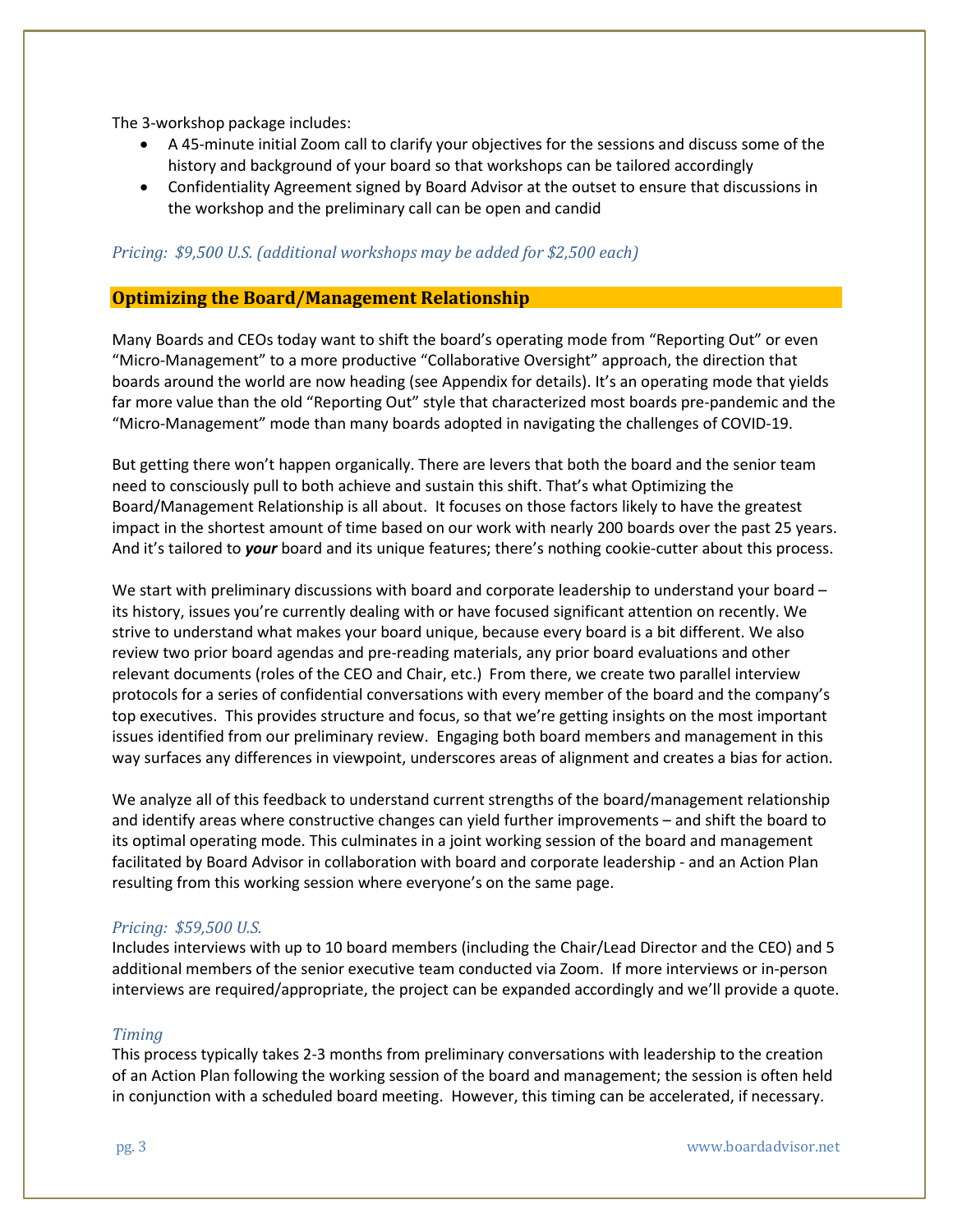#### **Building a Board-Worthy Executive Team**

This program includes a review of two sets of board materials and confidential Zoom interviews with every director to get their views on current strengths and areas for enhancement when it comes to board pre-reading materials and executive presentations in board meetings. We also interview corporate executives who regularly work with the board. Then we design a 90 minute workshop tailored to specifically your executive team. Because it's based on feedback, materials and analysis relative to *your* board, it's meaningful and relevant. Workshop components typically include:

- *The Boardroom Landscape of 2022 and Beyond***:** This segment discusses the evolution boards have undergone since the fall of Enron 20 years ago through the COVID-19 pandemic. It provides a framework to analyze your own board –and implications for executives in working with the board, which vary based on the archetype in which the board is operating.
- *Board Pre-Reading Materials***:** Common pitfalls in creating board materials– from Snowballing board books to the Buried Treasure trap – and what to do about them. We'll discuss the downsides of repurposing materials from internal meetings, why many executives unwittingly invite their directors to "micro-manage" and some interesting British research that highlights why more is seldom better when it comes to board materials.
- *Board Presentations that Dazzle***:** Making the most of board presentations requires clarity of objectives and knowing your audience. If your goal is to create a more collaborative board relationship, we'll discuss what's necessary to make that shift in working with your board. This segment also offers three important tips that can enable both seasoned executives and boardroom virgins to achieve more polished boardroom presentations.
- *Director Orientation:* The mandate for director orientation typically falls to the Nominating/ Governance Committee. But the director orientation program, itself, is nearly always delivered by management. Far too often, this is a "drinking from a firehose experience" that can be dramatically improved - through phasing, site visits, board buddies and other innovations.

#### *Pricing: \$45,000 U.S.*

Includes preliminary discussions with the CEO, confidential pre-workshop interviews with up to 8 board members and 4 senior executives (via Zoom) and review of 2 sets of board pre-reading materials.

#### Optional Add-On's:

- *Individual Executive Feedback:* Board interviews can be expanded to obtain confidential feedback for individual corporate executives on their effectiveness in working with the board. An individual report for each executive is then created, summarizing key themes – strengths, opportunities for improvement, etc.- and a one-on-one discussion is held with each executive to debrief on the findings and discuss different approaches to address any areas for improvement that emerge from the exercise. *Pricing: \$3500 per executive.*
- *Individual Executive Run-Throughs***:** Board Advisor will serve as an audience for an executive preparing for a board presentation, to highlight strengths of the presentation and identify potential improvements. Wherever possible, it is our preference to review the pre-reading materials associated with the presentation in advance. *Pricing: \$1500 per session.*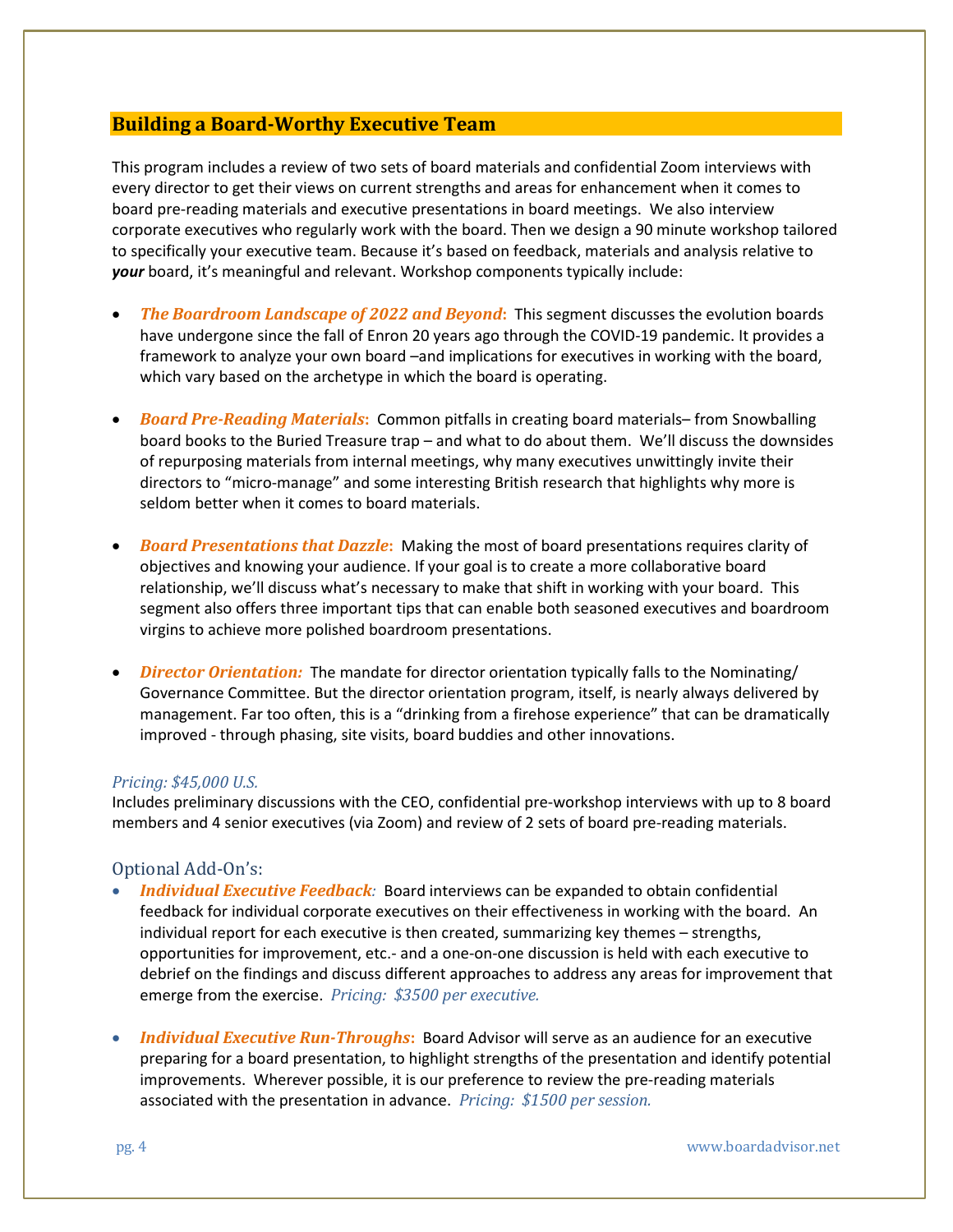#### *Limited Budget? But Keen to Start Building a Board-Worthy Executive Team?*



Consider a 60-minute workshop for your executive team that reflects our insights from working with dozens of boards around the world over the past 25 years. The basic workshop is delivered via Zoom for up to 10 executives but does not include any preworkshop interviews or materials review. *Pricing: \$7,500 US* 

- *Add on: Pre-Workshop Review of two sets of Board Materials:*  +\$10,000
- *Add-on: Pre-Workshop Interviews with CEO + 3 other Top Executives* +\$12,500

#### **Who You'll Be Working With…..**

Beverly Behan is one of the foremost global experts on board effectiveness, having advised nearly 200 boards (largely S&P1500s) on a range of board effectiveness issues dating back to 1996. We don't delegate our client work to less experienced consultants in attempt to leverage fees. When you work with Board Advisor, you work with Bev.

A former partner in the corporate governance practice of Mercer Delta and Managing Director of the Global Board Effectiveness Practice of the Hay Group, Bev started her own firm, Board Advisor, in New York more than a decade ago and continues to work with boards across the US and around the world.



She is the author of *Great Companies Deserve Great Boards* (Palgrave MacMillan, 2011) named **Governance Book of the Year in 2012**, *Becoming a Boardroom Star* (2021) which debuted as the **#1 New Release in Corporate Governance on Amazon** worldwide, *Board and Director Evaluations: Innovations for 21st Century Governance Committees* (2021) and *New CEOs and Boards: How to Build a Great Board Relationship and a Great Board* (2022). Learn more at www.boardadvisor.net or get in touch with Bev directly via email: Beverly.behan@boardadvisor.net.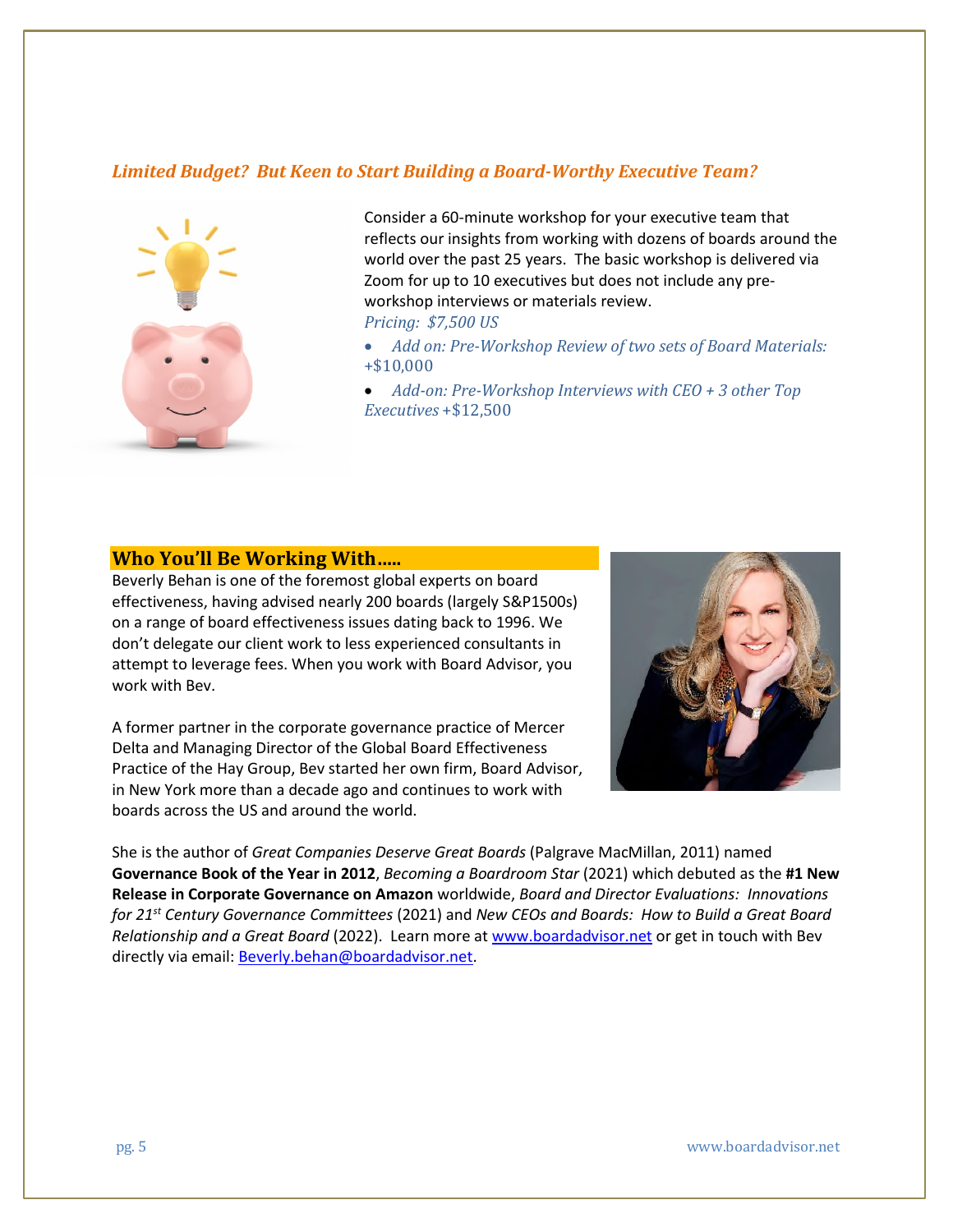## Appendix I: Five Board Archetypes

Board archetypes provide a particularly useful framework for analyzing the board/management relationship, as are illustrated in Figure 1. The arrows in this graphic representing the fluidity that can exist between the different operating modes. Some boards will actually fluctuate between "Reporting Out", "Micro-Management" and "Collaborative Oversight" in a single meeting. For example, the board might routinely operate in "Reporting Out" mode but lacks confidence in one corporate executive, causing directors to "jump the fence" into "Micro-Management" whenever this individual makes a presentation. However, most boards have a predominant operating style, which is what you might want to consider relative to your own board in reviewing Figure 1 and its descriptors.



#### Figure 1: Five Board Archetypes

*Country Club Mode:* In the 20th century, a directorship was largely considered an honorific position and most boards functioned in "Country Club" mode. Gathering multiple board seats conferred increased prestige– some directors sat on 10 boards or more. While shocking today, it was easy to manage at the time because little was expected in terms of any meaningful boardroom contributions; a director's role was largely ornamental. CEOs typically recruited their board members and most directors viewed their primary responsibility as "supporting" the CEO rather than calling the question on issues of concern and protecting the company's stakeholders. Enron changed all of that.

*Reporting Out Mode:* Over the past 20 years, most S&P1500 boards migrated to Reporting Out mode, where the cadence of board meetings typically involves management "reporting out" to the board, seeking approval for their proposals and initiatives, then responding to questions and challenges from directors. In this archetype, the board operates in an appropriate oversight role by making sure they have canvassed key risks, tested management's assumptions and challenged a range of issues relative to the update or proposal before giving assent – or not. Directors are far more engaged and effective in fulfilling their fiduciary duties than in the Country Club era. However, the Reporting Out mode creates somewhat of a defensive dynamic: Management presenters largely spend the Q&A portion of the meeting "defending" their recommendations against challenges from the board. Many CEOs tend to